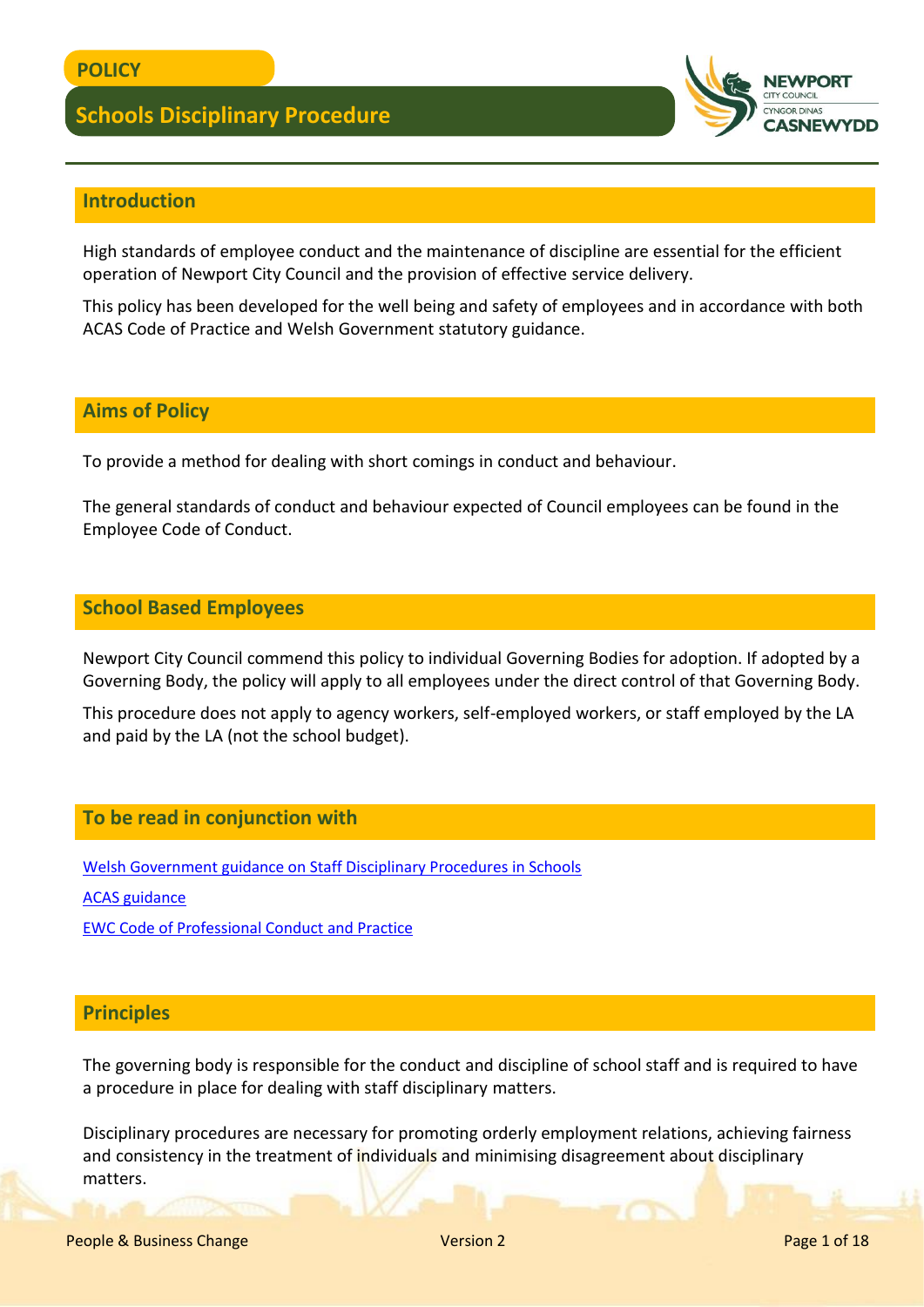

This disciplinary procedure is intended to help and encourage all employees to achieve and maintain acceptable standards of conduct and to make clear to all concerned the procedure to be followed by this school and governing body to address concerns about an individual's behaviour or conduct and any subsequent disciplinary action that may be taken.

This procedure is a way of helping and encouraging improvement in members of staff whose conduct is unsatisfactory and is not to be viewed as simply a means of imposing sanctions or punishment.

In all cases, the school and governing body will ensure that disciplinary cases are dealt with in an unbiased, open and fair way.

The principles in summary are as follows.

- Where appropriate, every effort will be made to address concerns about behaviour or conduct without recourse to formal procedures.
- No disciplinary action will be taken against a member of staff until the case has been fully investigated by a person who has no connection with the case in question.
- An investigator will be impartial, suitably qualified and experienced. Reasonable objections to an investigator relating to their inability to act impartially, or their competence for the role, will mean that the investigator will be changed.
- Where it is decided to deal with a disciplinary matter through lesser misconduct procedures, the member of staff will be informed of the allegation against them and will be given the opportunity to defend the allegation at the disciplinary hearing before the headteacher, or the chair of governors for allegations against the headteacher.
- A member of staff will not be dismissed for a first breach of discipline in cases of lesser misconduct. However, should this lesser misconduct be repeated it may result in the member of staff being disciplined for gross misconduct as they are not moderating or amending their behaviour.
- Where it is decided to proceed to the formal stage, i.e. the allegations amount to gross misconduct, the member of staff will be informed of the allegation, date, time and place of any hearing before the governing body staff disciplinary and dismissal committee, the purpose of the hearing and the stage reached in the disciplinary procedure.
- The member of staff will be provided with the membership of the staff disciplinary and dismissal committee prior to a hearing and advised of their right of objection to any committee member on the basis of evidence that calls into question their ability to act impartially in the circumstances of the case.
- The member of staff will be provided, prior to the hearing, with the name of the presenting officer, the names of persons who will be present at the hearing and in what capacity, full details of the allegations, an outline of the evidence to be presented with supporting evidence, the names of any witness to be called and copies of written statements.
- The member of staff will have the right to be accompanied by a representative of their trade union or a work colleague during the investigation, the disciplinary hearing and the appeal hearing.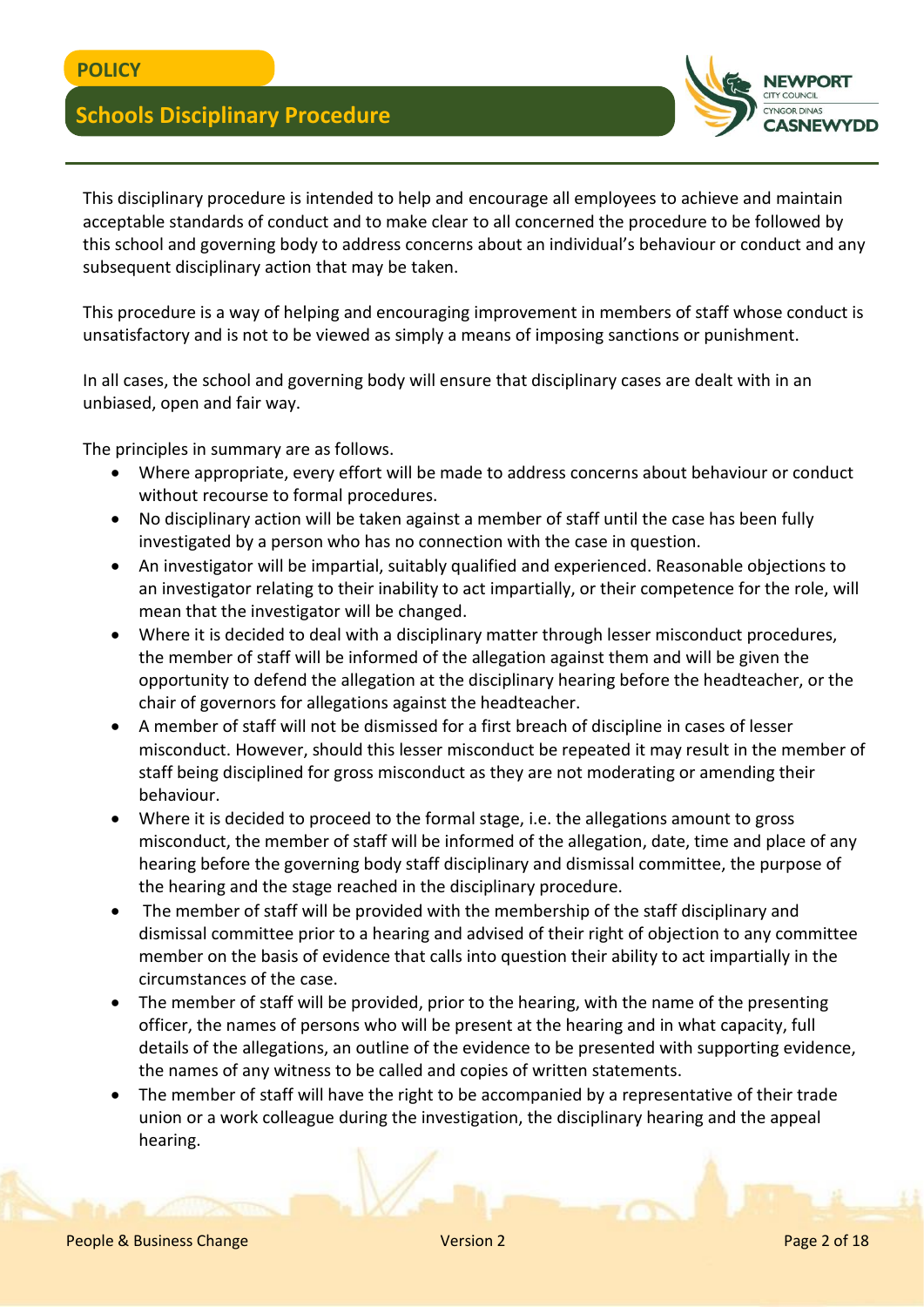

- Dismissal for gross misconduct will take place immediately following the decision of the staff disciplinary and dismissal committee or following the outcome of any appeal by the member of staff. Dismissal under these circumstances will be without notice or payment in lieu of notice.
- A member of staff will have the right to appeal against any disciplinary sanction imposed by the headteacher or chair of governors (in respect of lesser misconduct matters), or the staff disciplinary and dismissal committee (in respect of gross misconduct matters).
- The process will be supportive towards the needs of the member of staff.
- nvestigations and hearings will be conducted (all or part) in English or Welsh, or with access to interpretation, at the request of the member of staff.

## **POLICY**

This model procedure presupposes that a delegation is in place allowing the headteacher to deal with accusations constituting lesser misconduct. Where this is not the case, suitable adjustments will need to be made.

This staff disciplinary procedure applies to school staff (with the exception of some school-based staff employed by the LA, supply staff provided by agencies and any self-employed supply staff). Members of staff have been made aware of this procedure and copies will be given to any member of staff who is the subject of any allegation.

This Policy is also available in Welsh. Should you wish for any process under this Policy to be conducted in Welsh please advise the relevant manager and this can be arranged.

All timescales included in this staff disciplinary procedure have been agreed by the governing body and the school's local staff unions. Depending on the circumstances of the case, there may need to be flexibility with these timescales, e.g. where there is a large amount of paperwork or unavailability of staff. Where required throughout this procedure the chair of governors will take appropriate action unless they are compromised, in which case the vice chair of governors will take over the role and actions normally carried out by the chair. If the vice chair is also compromised the governing body will have to select another governor who is not compromised and minute this decision.

### **Matters outside the scope of the procedure**

The following matters are outside the scope of this disciplinary procedure:

- where employment is terminated:
	- by reason of redundancy
	- by an employee reaching the end of a temporary or fixed-term contract
- where any deficiencies in performance on the part of the staff member arise from a lack of aptitude or skill (in such cases the capability procedure will be used)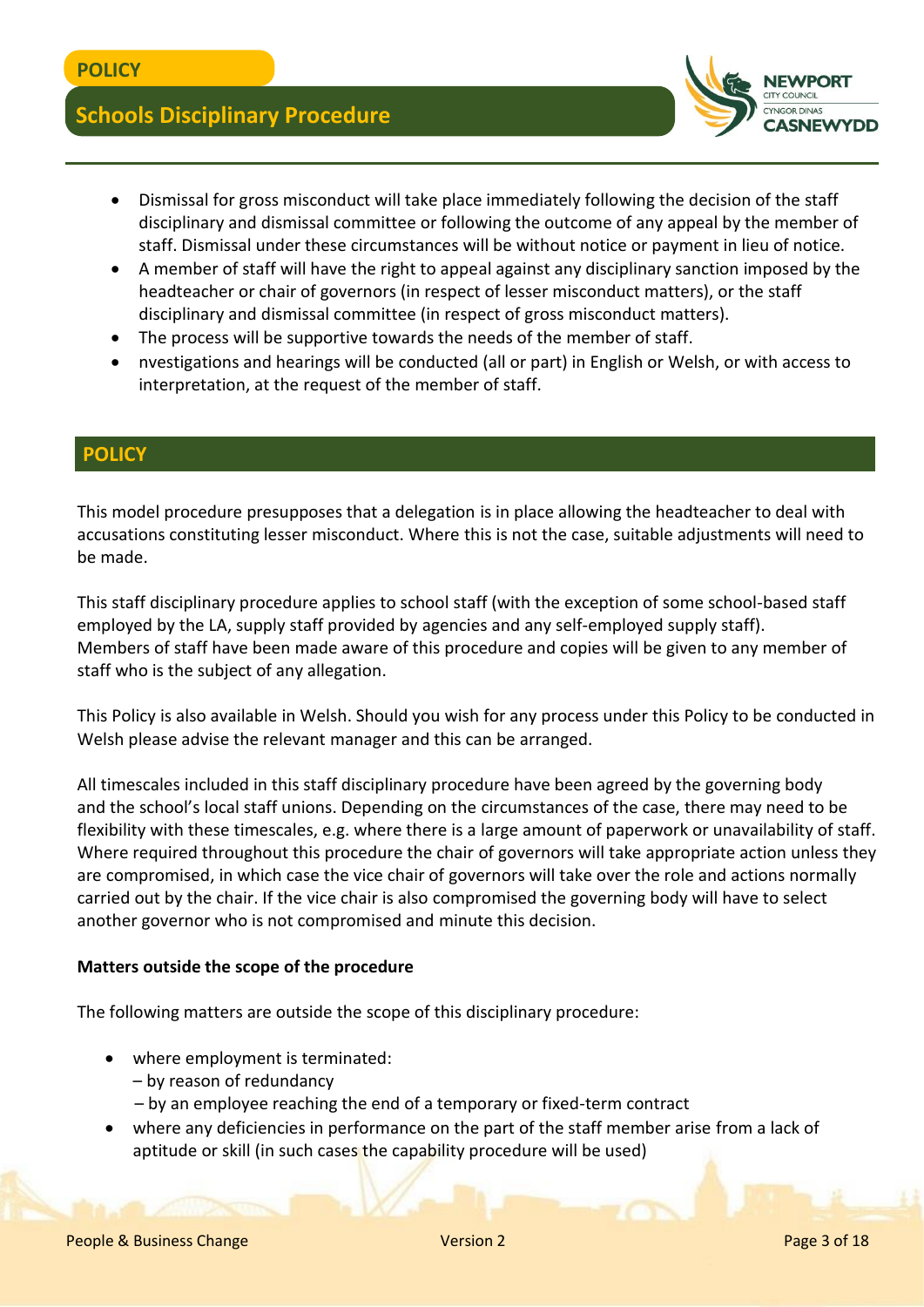

- staff grievances and grievances lodged as a result of disciplinary action. If, however, action under the staff grievance procedure results in the need for disciplinary action then this disciplinary and dismissal procedure will apply
- termination during or at the end of a probationary period, whether or not extended beyond its originally specified duration
- matters which ought to be dealt with through the governing body's general complaints procedure and which do not raise staff disciplinary issues for individual members of school staff
- **for Foundation and voluntary aided schools only** the function of the staff disciplinary and dismissal committee of a foundation school, foundation special school or voluntary-aided school to decide that a person employed at the school should not have their contract of employment renewed.

### **Informal discussion with the headteacher – outside of disciplinary process**

There will be occasions when it is appropriate for a member of staff's actions to be discussed with them as part of normal supervisory arrangements and without recourse to the formal procedures. In these circumstances the member of staff will be given guidance and support from their line manager. This could take the form of advice, counselling, training instruction, coaching or other managerial strategies as is appropriate. Such activity may be delegated to a member of the senior management team. In respect of the headteacher however, this would be carried out by the chair of governors with advice and support from the LA HR advisor.

The aim of this action is to ensure that problems are discussed so as to encourage and help the member of staff to improve and understand:

- what they need to do in relation to their conduct
- how future conduct will be monitored and reviewed
- the period of time over which conduct will be monitored
- that formal action might be taken if the conduct in question recurs.

Where discussions and support structures which have been put in place to help the member of staff do not lead to the necessary improvement or the relevant changes in conduct, within the agreed timescale, the member of staff will normally be advised in writing of further action to be taken, which may be formal.

### **Formal procedure for lesser misconduct**

Responsibility for disciplinary matters where the allegation could constitute lesser misconduct is usually delegated by the governing body to the headteacher.

If an allegation which could constitute lesser misconduct is made against the headteacher, the chair of governors will be responsible for disciplinary action.

### **The investigation**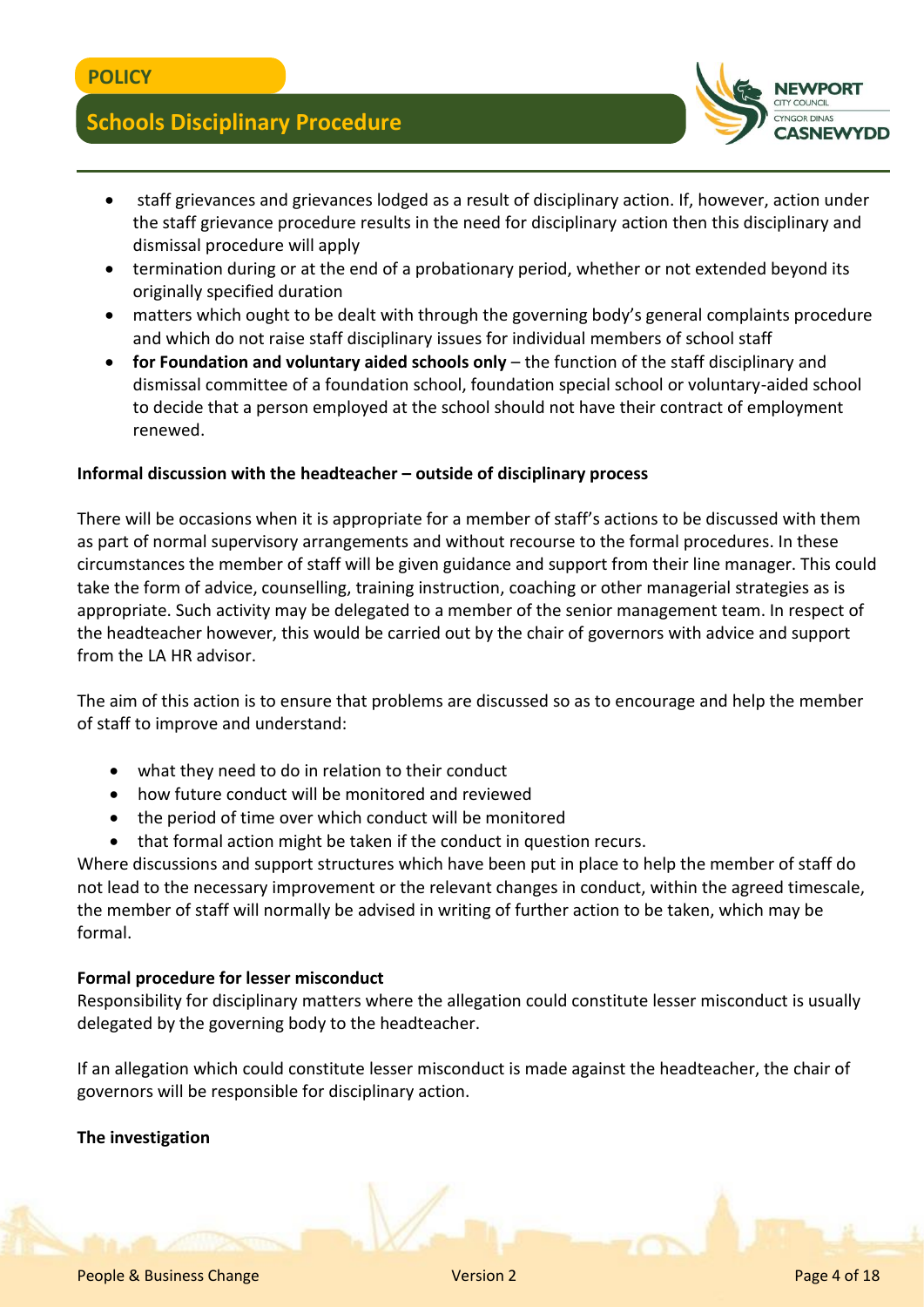

As soon as the alleged breach of discipline has been brought to the attention of the headteacher or the chair of governors (in the case of the headteacher) a full investigation must be carried out. Where possible the headteacher or chair of governors will arrange for any investigation to be carried out externally, e.g. by the LA, diocesan authority (where appropriate) or a person who is unbiased.

The member of staff who is the subject of the alleged breach of discipline, and all witnesses, will be interviewed and requested to provide a signed statement. Notes will be taken at all investigation meetings and a copy given to the party involved. No undertaking of confidentiality will be given to witnesses; however, the overall confidentiality of the disciplinary process will be respected.

The member of staff will be given the opportunity to respond to the allegation and will have the right to be to be accompanied by a representative of their trade union or a work colleague at an investigation interview meeting.

Once the investigation has been concluded, the investigating officer will present the findings to the headteacher or the chair of governors (in the case of a headteacher) in a written report. This will be done as soon as practicable after the conclusion of the investigation. The investigation report will be based on matters of fact and not opinions; references to or expressions of views on the personalities of individuals will not form a part of the report.

The headteacher or chair of governors (in the case of a headteacher) may conclude that:

- no further action will be taken
- matters can be dealt with by informal discussion (refer to page 3 of this procedure)
- there appears to be sufficient evidence for a hearing before the headteacher or chair of governors (if the headteacher is to be disciplined) and the possible outcome may be sanctions short of dismissal
- there appears to be sufficient evidence that the allegation constitutes gross misconduct to trigger a formal disciplinary hearing before the staff disciplinary and dismissal committee.

Where dismissal could result because a member of staff is currently on a final written warning, the case must be referred to the staff disciplinary and dismissal committee.

### **The hearing before the headteacher or chair of governors**

Conduct that is considered to fall within the scope of lesser misconduct has been delegated to the headteacher to deal with. The chair of governors will deal with lesser misconduct allegations against the headteacher. A hearing will take place with the headteacher or the chair of governors (in respect of the headteacher) supported by advice from the LA or diocesan authority (where appropriate). Should the chair of governors be compromised this role should be delegated to the vice chair (providing the vice chair is not compromised).

The member of staff will be sent a copy of this policy and will be informed in writing of the following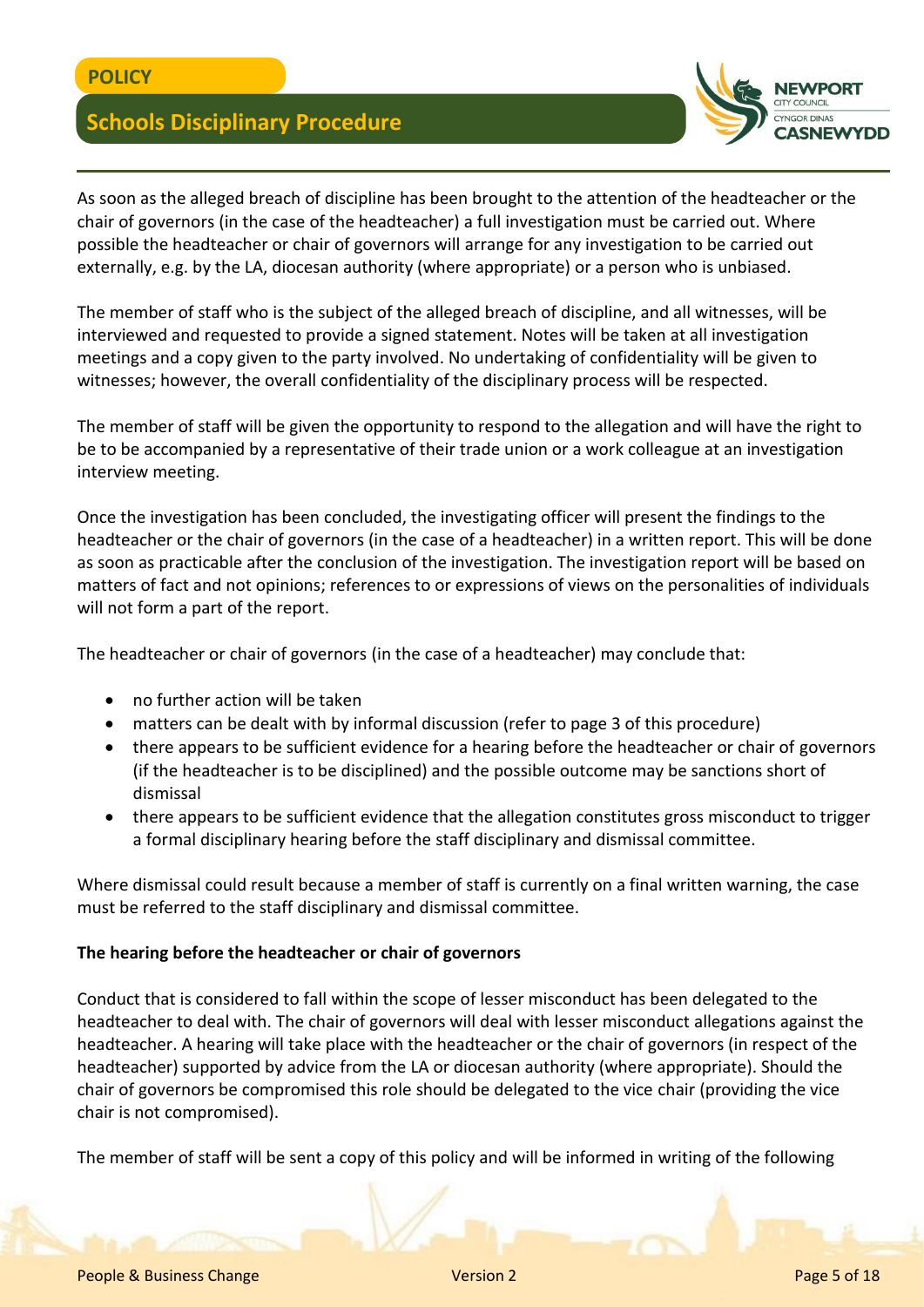

information:

- the nature of the alleged misconduct
- the stage reached in the procedure
- the date, time and place for the hearing (giving a minimum of 7 calendar days' notice)
- the possible outcome of the hearing
- their right to:
	- o produce written statements which will be circulated to all parties in advance of the hearing o ask questions relating to any written statements so produced
	- o state their case in person and/or through a representative
	- o produce witnesses
	- o be accompanied by a trade union representative or work colleague.

There are four possible outcomes following on from such a hearing:

- no/informal action
- oral warning
- first written warning
- final written warning

In many cases lesser misconduct can be dealt with in the first instance by informal action. However, there may be occasions when it will be appropriate to give a member of staff an oral warning or a written warning. The sanctions used will depend on the circumstances of the member of staff's behaviour.

Further advice on each of these sanctions is set out below. The sanctions a member of staff could receive will be in line with the nature and severity of the allegation. However, there may be occasions where a member of staff has had repeated lesser misconduct allegations against them and has not altered or improved their behaviour. This may result in a more severe sanction being given, e.g. a final written warning. Alternatively, the lesser misconduct behaviour may be serious enough to warrant an immediate final written warning instead of any other sanction.

### **Informal action**

As a result of the hearing, the headteacher or the chair of governors (in respect of the headteacher), with support from the LA HR advisor, may deal with matters by giving advice, counselling, training instruction, coaching or other managerial strategies as is appropriate. Such activity may be delegated to a member of the senior management team. In respect of the headteacher however this will be carried out by the chair of governors with advice and support from the LA HR advisor.

The aim of this action is to ensure that problems are discussed so as to encourage and help the member of staff to improve. The member of staff needs to understand:

they need to do in relation to their conduct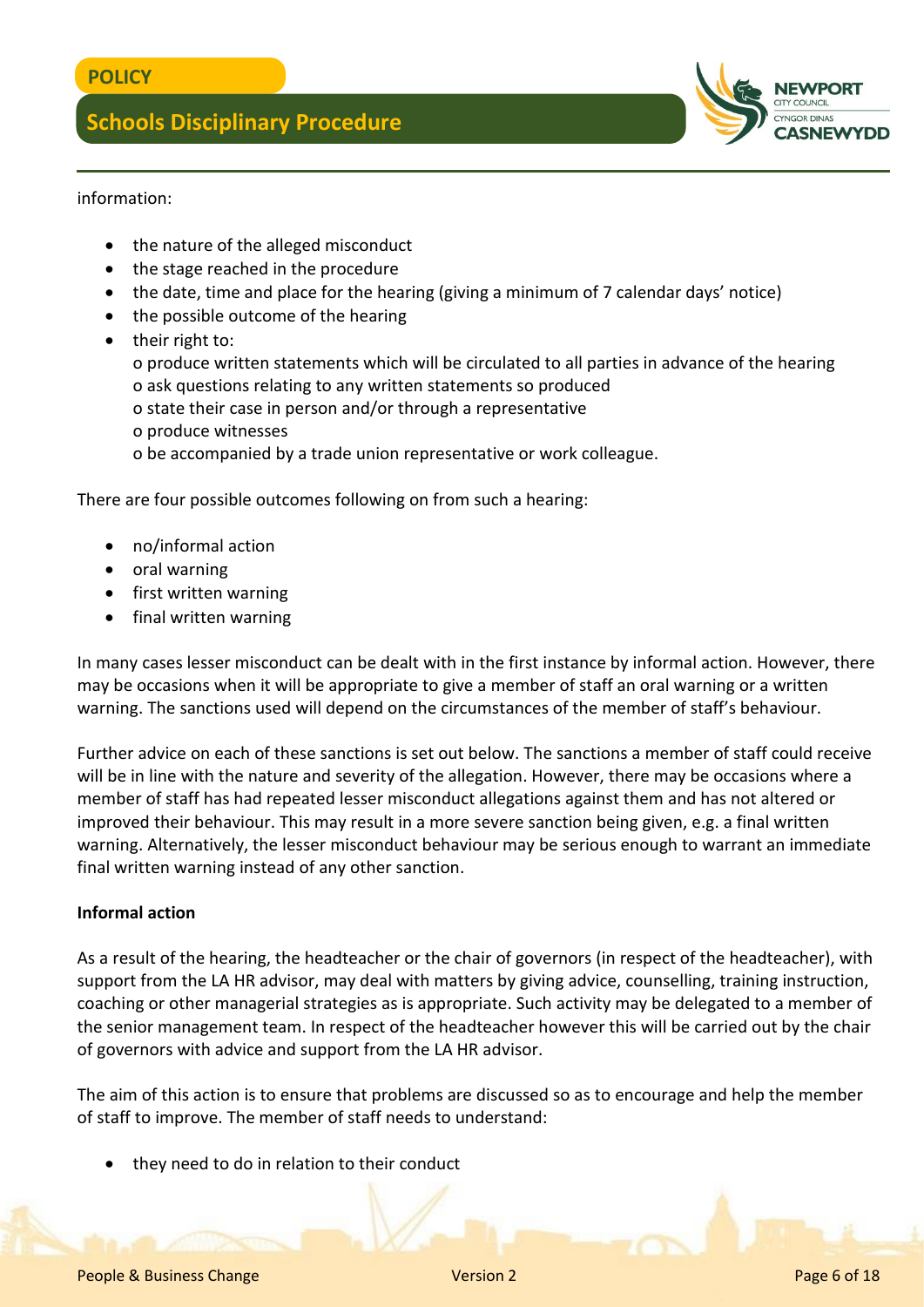

- how future conduct will be monitored and reviewed
- the period of time over which conduct will be monitored
- that formal action might be taken if the conduct in question recurs.

Where discussions and support structures which have been put in place to help the member of staff do not lead to improvement or the relevant changes in conduct in the agreed timescale, the member of staff will normally be advised in writing of further action to be taken.

### **Warnings**

Where the member of staff's conduct is satisfactory for the specified period of a warning such warnings will be expunged from the staff member's file after a specified period and cannot be referred to again once spent. Suitable periods would be:

- oral warning three months
- $\bullet$  first written warning six months
- final written warning 12 months.

### **Oral warning**

If at the conclusion of the hearing it is decided to proceed with disciplinary action by way of an oral warning, the headteacher or the chair of governors (in respect of the headteacher) will issue the oral warning to the member of staff in the presence of their trade union representative or work colleague.

An oral warning will be confirmed in writing with a copy to any person who accompanies the member of staff in accordance with these procedures and will state:

- the nature of the misconduct
- the stage reached in the procedure
- what is expected for the future
- the right to appeal, the time limit within which the appeal should be made, and how the appeal should be made.

The member of staff will be required to indicate receipt of the written confirmation of the oral warning. A record of the warning will be placed on the member of staff's file. Where the member of staff's conduct is satisfactory for the specified period (usually three months) following an oral warning, such warnings shall be expunged from their record and therefore cannot be referred to again once spent.

### **First written warning**

If at the conclusion of the hearing, it is decided to proceed with disciplinary action by way of a first written warning, the headteacher or the chair of governors (in respect of the headteacher), will issue the first written warning to the member of staff in the presence of their trade union representative or work colleague.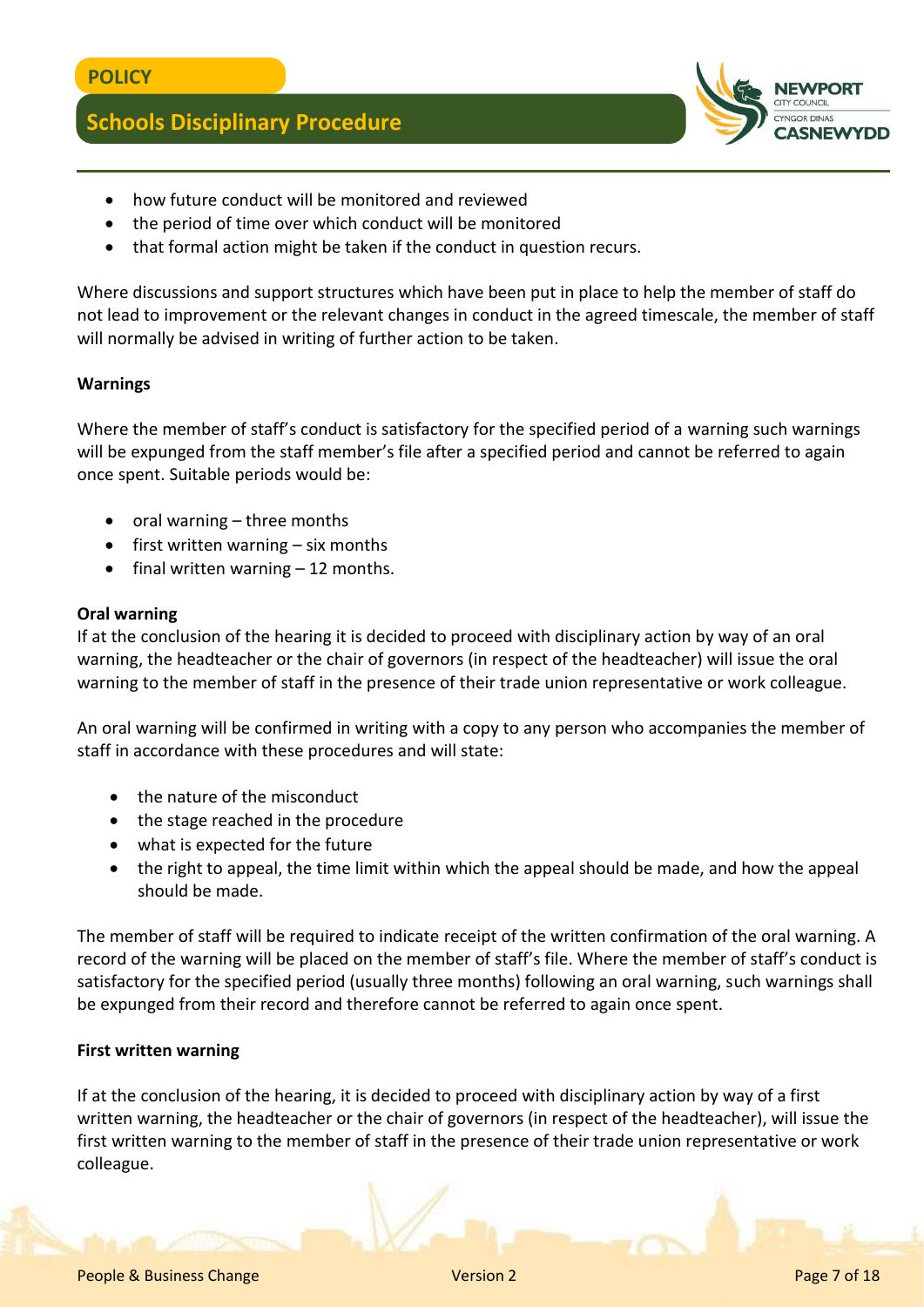

With the agreement of the member of staff a written warning will be copied to any person who accompanies the member of staff in accordance with these procedures and will state:

- the nature of the misconduct
- the stage reached in the procedure
- what is expected for the future
- the right to appeal, the time limit within which the appeal should be made, and how the appeal should be made.
- $\bullet$

The member of staff will be required to indicate receipt of the written warning. A copy of the warning will be placed on the member of staff's file. Where the member of staff's conduct is satisfactory for the specified period (usually six months) following a written warning, such warning shall be expunged from their record and therefore cannot be referred to again once spent.

### **Final written warning**

A final written warning may be issued where lesser misconduct recurs despite attempts by senior managers to support the member of staff and improve their behaviour or conduct. A final written warning may also be issued where a single instance of proven misconduct is considered to be of a serious nature.

Final warnings may be given following a hearing before the headteacher or the chair of governors (in respect of the headteacher) who will issue a final written warning to the member of staff in the presence of their trade union official or work colleague.

With the agreement of the member of staff a final warning will be copied to any person who accompanies the member of staff in accordance with these procedures, and will state:

- the nature of the misconduct
- the stage reached in the procedure
- what is expected for the future
- that the next stage will be dismissal
- the right to appeal, the time limit within which the appeal should be made, and how the appeal should be made.

The member of staff will be required to indicate receipt of the written confirmation of final warning. A record of the warning will be placed on the member of staff's file. Where a member of staff's conduct is satisfactory for the specified period (usually 12 months) following a final warning, such warning shall be expunged from their record and therefore cannot be referred to again once spent. At the end of the period of the final written warning, if the member of staff's behaviour has not improved, the matter can be referred to the staff disciplinary and dismissal committee for a formal hearing which could result in dismissal. The member of staff must be informed of this at the time the final written warning is issued.

People & Business Change Network Change Version 2 Page 8 of 18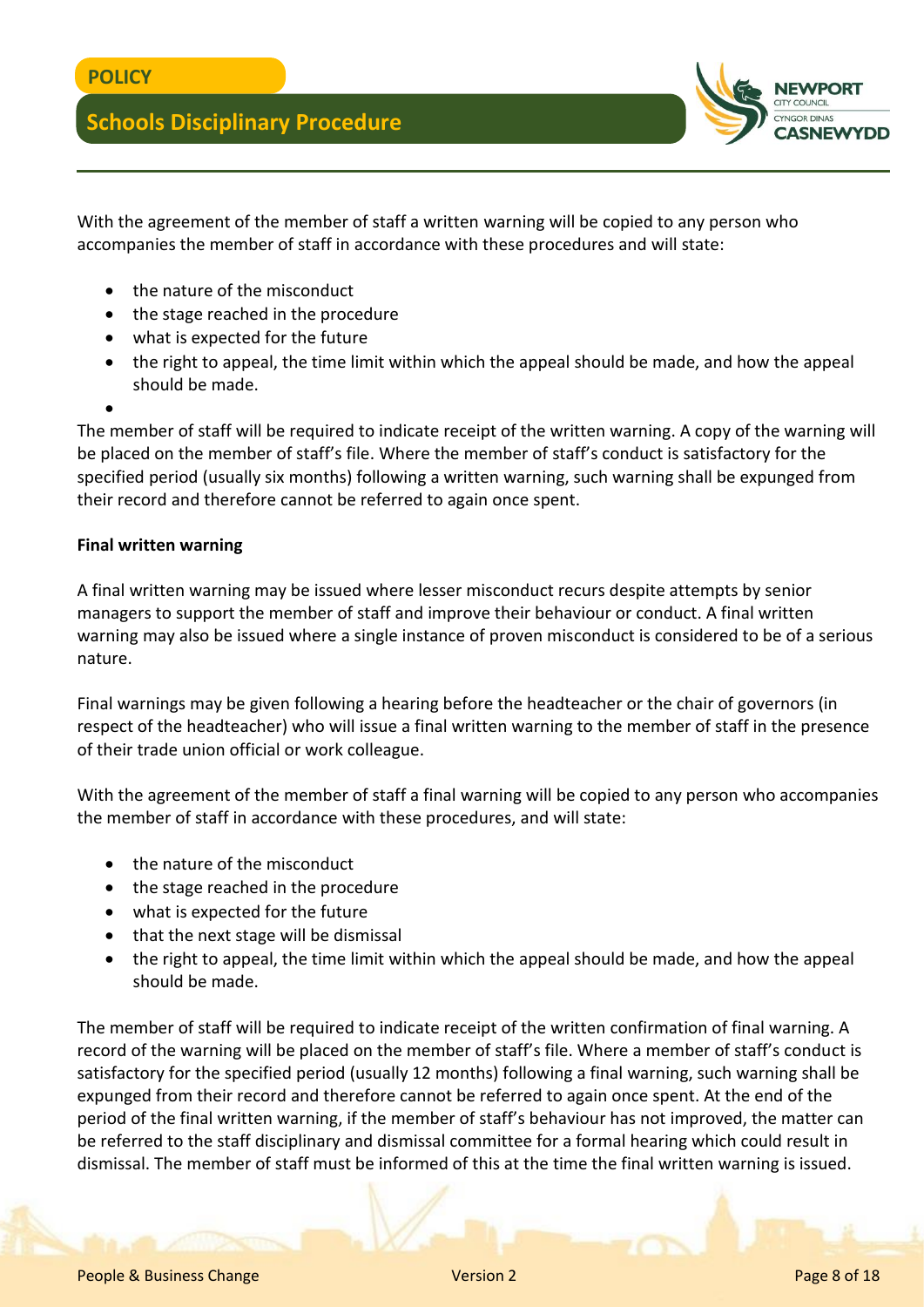

### **Appeals against formal warnings**

There is a right of appeal against any disciplinary action (refer to page 11 of this procedure for information on appeals).

### **Referral for consideration under procedures for gross misconduct**

There may be rare occasions where, at the end of an investigation into lesser misconduct matters, the evidence in the investigation report indicates that the behaviour constitutes gross misconduct. If the headteacher (or chair of governors in respect of the headteacher) with support from the LA or diocesan officer or another agreed appropriate person, concludes that this is the case, a referral for formal disciplinary action for gross misconduct may be justified. In these circumstances the member of staff will be informed immediately of the decision made and that the matter is being referred to the staff disciplinary and dismissal committee for their consideration. The most appropriate way for a member of staff or headteacher and their respective trade union representatives to be informed of this decision will be through a meeting with the headteacher or chair of governors (in respect of the headteacher). As this is likely to be a rare occurrence this meeting does not form part of the lesser misconduct process.

### **Gross misconduct (where the allegation does not relate to child protection issues)**

The term gross misconduct is used to mean an act, or omission, or a series of actions or omissions by a member of staff that fundamentally repudiates the contract of employment. All gross misconduct allegations will be subject to a formal disciplinary hearing before the governing body's staff disciplinary and dismissal committee. The staff disciplinary and dismissal committee and staff disciplinary and dismissal appeals committee shall each have a minimum of three governors. The staff disciplinary and dismissal appeals committee must have at least the same number of governors as the staff disciplinary and dismissal committee. No governor will be a member of both committees and both committees will also have separate advisers.

Where alleged gross misconduct is to be considered responsibility for the arrangements to set up a disciplinary investigation rests with the chair of governors through the clerk to the governing body.

Gross misconduct allegations are usually sent to the headteacher or chair of governors (if the allegation is about the headteacher). On receipt of an allegation the headteacher or chair of the governors will make an initial assessment of the situation (but not investigate) to determine the nature and circumstances of the allegation, i.e. witnesses, when it occurred, etc. If the conclusion is that the allegation may be true the member of staff and their trade union representative will be informed of the allegation immediately and that the formal disciplinary process is being engaged.

The headteacher or chair of governors will arrange for the allegation to be thoroughly and fairly investigated. At this point the member of staff may be suspended by the headteacher or chair of governors, on full pay and in line with the governing body's agreed procedure. Both the headteacher and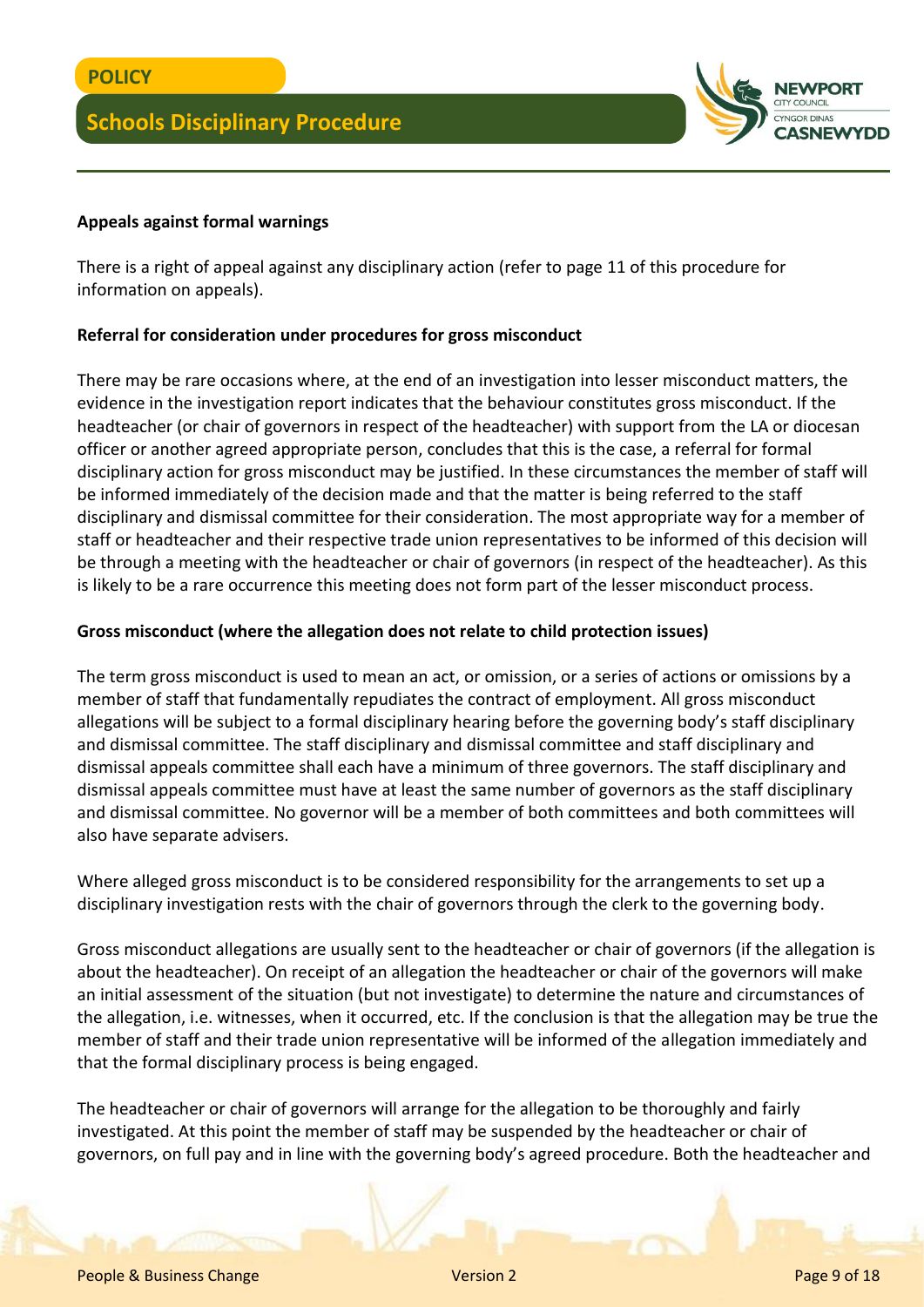

chair of governors can suspend staff but only the governing body can end a suspension. The governing body has delegated this function to the chair of governors or the chair of the staff disciplinary and dismissal committee. The decision has been minuted. Suspensions will be reviewed by the chair of governors at intervals set out in this disciplinary procedure and the outcome will be reported to the member of staff and the governing body.

However, if after making the initial assessment of the allegation the conclusion of the headteacher or chair of governors (in respect of an allegation against the headteacher) is that beyond any doubt it is impossible for the allegation to be true, the headteacher or chair of governors may take no further action. The member of staff and their union representative will be informed immediately of this decision.

### **The investigation**

As a possible outcome for gross misconduct hearings is dismissal, it is important that investigations into gross misconduct allegations are unbiased and thorough. Consequently, and wherever possible, all investigations will be carried out externally by an appropriate person who has no connection or involvement with the case and has the relevant skills. The governing body may engage, for example, LA or diocesan officers, ex-headteachers or ex-LA officers, who are impartial and have no connections with the case. Only in exceptional circumstances would the chair of governors, members of staff or governors be asked to investigate gross misconduct cases. The chair of governors is responsible for controlling and managing all aspects of the disciplinary process including the engagement of an appropriate investigator. The member of staff has the right to object to an investigator if they have reasonable doubts as to their ability to act impartially.

Prior to the investigation, the member of staff will be informed in writing of their rights under the school's disciplinary procedure, including the right to be accompanied by a companion or a representative of their trade union, at all meetings held in connection with the disciplinary matter.

Notes will be taken of the meeting and a copy given to the member of staff and their trade union representative following the meeting. No undertaking of confidentiality can be given to witnesses, however the overall confidentiality of the disciplinary process will be respected.

### **The investigation report**

The report, once completed, will be given to the headteacher and the chair of governors (or chair of governors and another governor in respect of investigations into the conduct of the headteacher) who will consider the findings and decide whether, based on the findings of the report:

- there is no evidence to support the allegations and the matter is closed
- the conduct does not amount to gross misconduct but to lesser misconduct which can be dealt with by the appropriate person
- based on evidence, the conduct does amount to gross misconduct and is required to be referred to a staff disciplinary and dismissal hearing.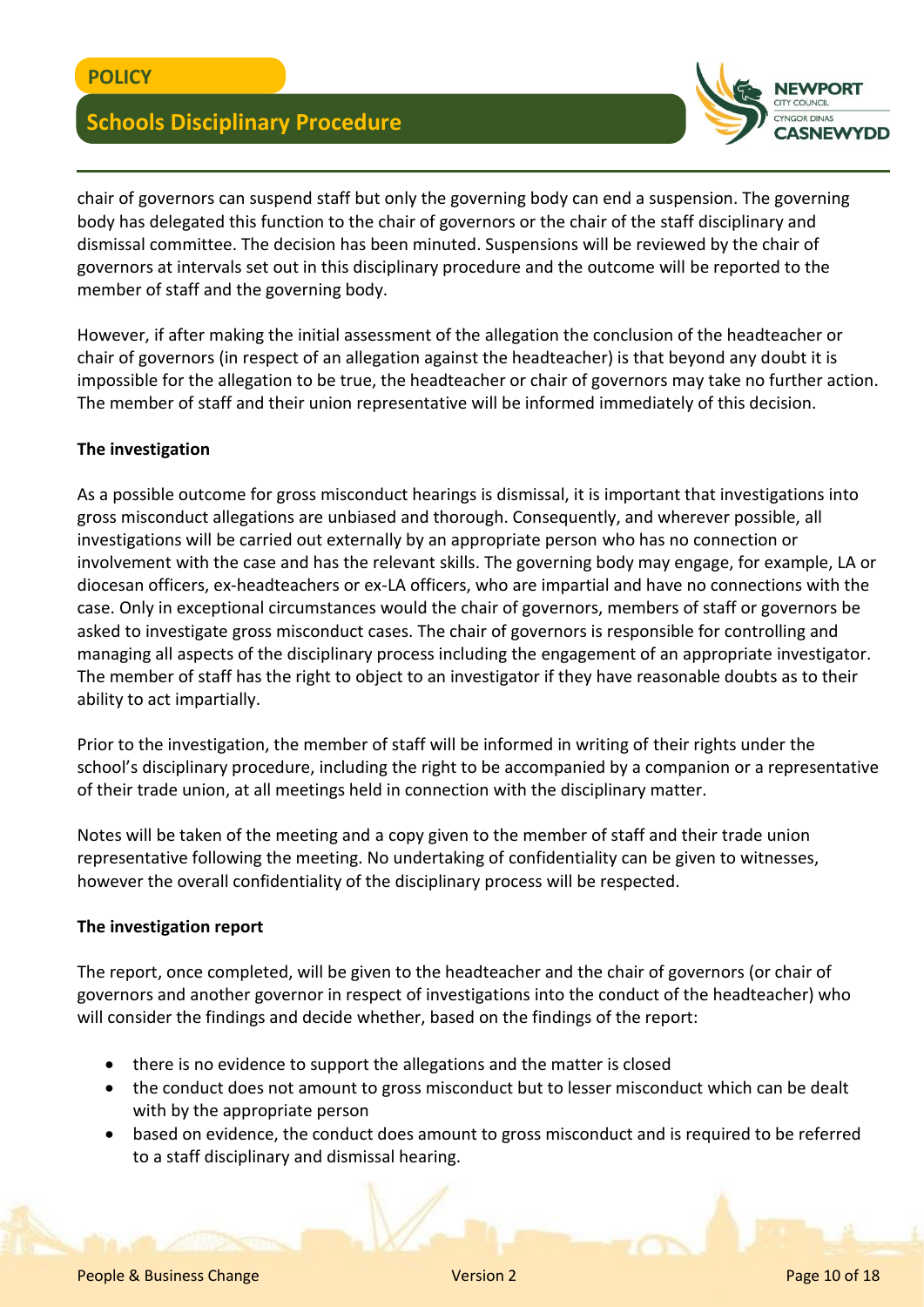

This discussion and decision will be minuted by the clerk. The member of staff will be advised of the outcome of the investigation as soon as possible in writing by the clerk to the staff disciplinary and dismissal committee.

A copy of the investigation report, including all interview notes, will automatically be provided to the member of staff against whom the allegation has been made, within the timescales set out in this disciplinary procedure, if the case is to proceed as outlined above.

### **Allegations that involve issues of child protection – receipt of an allegation**

Allegations involving issues of child protection will be brought immediately to the attention of the headteacher or the chair of governors (if the allegation is in respect of the headteacher) and the designated child protection officer in the school and referred to the statutory authorities, e.g. the police and social services.

The headteacher or chair of the governors (in respect of the headteacher) will make an initial assessment (but not investigate) to determine the nature and circumstances of the allegation, i.e. witnesses, when it occurred, etc. If the conclusion is that beyond any doubt it is impossible for the allegation to be true the matter will be discussed by the chair of governors, headteacher and the lead child protection officer in the LA, to determine whether a referral to social services and/or the police is required. If the allegation is about the headteacher the chair of governors will have the same discussion without the headteacher being present. If the conclusion of all parties is that it is impossible for the allegation to be true the headteacher or chair of governors may not take any further action against the member of staff and no referral to the statutory authorities is required. If there is any doubt and agreement between these parties cannot be reached, the matter will be referred to the statutory authorities.

If however, the initial assessment by the headteacher or chair of governors (if the allegation is about the headteacher), in discussion with the LA lead child protection officer, indicates that an allegation might be true, there will be an immediate referral to the statutory authorities (social services and/or the police), in accordance with local child protection procedures.

The member of staff and their union representative will normally be informed of the decision, as agreed by the statutory authorities, that a referral is being made. However, there may be some circumstances where this will not be appropriate. At this point the headteacher or chair of governors (if the allegation is about the headteacher) may suspend the member of staff, on full pay, in line with the governing body's agreed procedures. Both the headteacher and chair of governors can suspend a member of staff but only the governing body can end a suspension. The governing body has delegated this function to the chair of governors or the chair of the staff disciplinary and dismissal committee. The decision has been minuted. Suspensions will be reviewed at intervals set out in the disciplinary policy and the outcome reported to the member of staff and the governing body.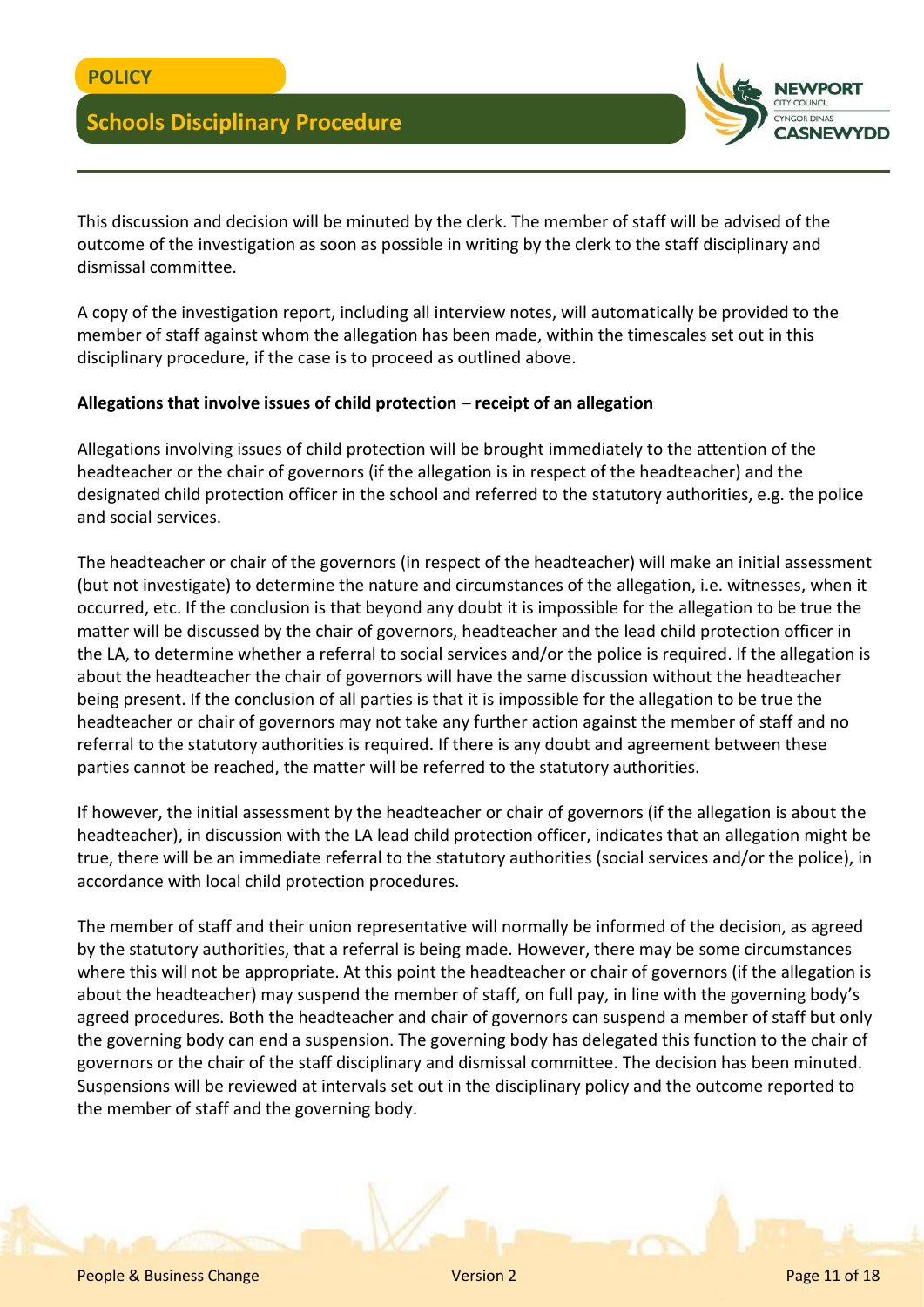

After the statutory authorities (e.g. the police and social services) have completed their consideration of the allegation, it will be referred back to the governing body to complete the staff disciplinary process. This will happen even if the statutory authorities take the decision not to pursue a criminal investigation.

The headteacher and chair of governors or the chair of governors and another governor (if the Headteacher is the subject of the allegation), with advice from the school's designated child protection officer and LA lead child protection officer as appropriate, will discuss:

- whether the allegation is of a child protection nature and the behaviour constitutes gross misconduct which requires it to be independently investigated prior to any disciplinary hearing
- whether there is evidence of misconduct which should be treated as lesser misconduct
- whether no further action is required.

If there is any doubt at all, or agreement cannot be reached as to whether the matter is a child protection issue, the allegation will be independently investigated.

## **Referral for an independent investigation**

The requirement in education law is that the governing body must refer child protection allegations for independent investigation. In order to make the process easier this task has been delegated to the chair of governors and the governing body's decision to this effect has been minuted. This must be done prior to the hearing of any disciplinary proceedings. The independent investigator's contact in relation to the running of the investigation will be with the governing body (e.g. the chair of governors) and not the LA or headteacher. The purpose of an independent investigation is to enable the governing body to comply with the law and to provide members of the staff disciplinary and dismissal committee with a thorough and unbiased investigation report, produced by persons with appropriate skills and training, to enable them to reach fair and balanced decisions.

The independent investigator will be appointed as soon as the governing body makes a referral; however, the independent investigator will not commence the investigation until after the statutory authorities have completed their investigation. Once the statutory authorities have completed their investigation the independent investigator will then be able to conduct their investigation.

### **The independent investigation**

The independent investigator will set the parameters of the investigation and interview all witnesses in order to ensure a completely impartial and unbiased investigation is carried out. The report will not contain any conclusions and recommendations as these are matters for the committee to determine.

### **The independent investigation report**

The report, once completed, will be given to the headteacher and chair of governors, or chair of governors and another governor in respect of investigations into the conduct of the headteacher. They will consider these findings and decide whether, based on the findings of the report: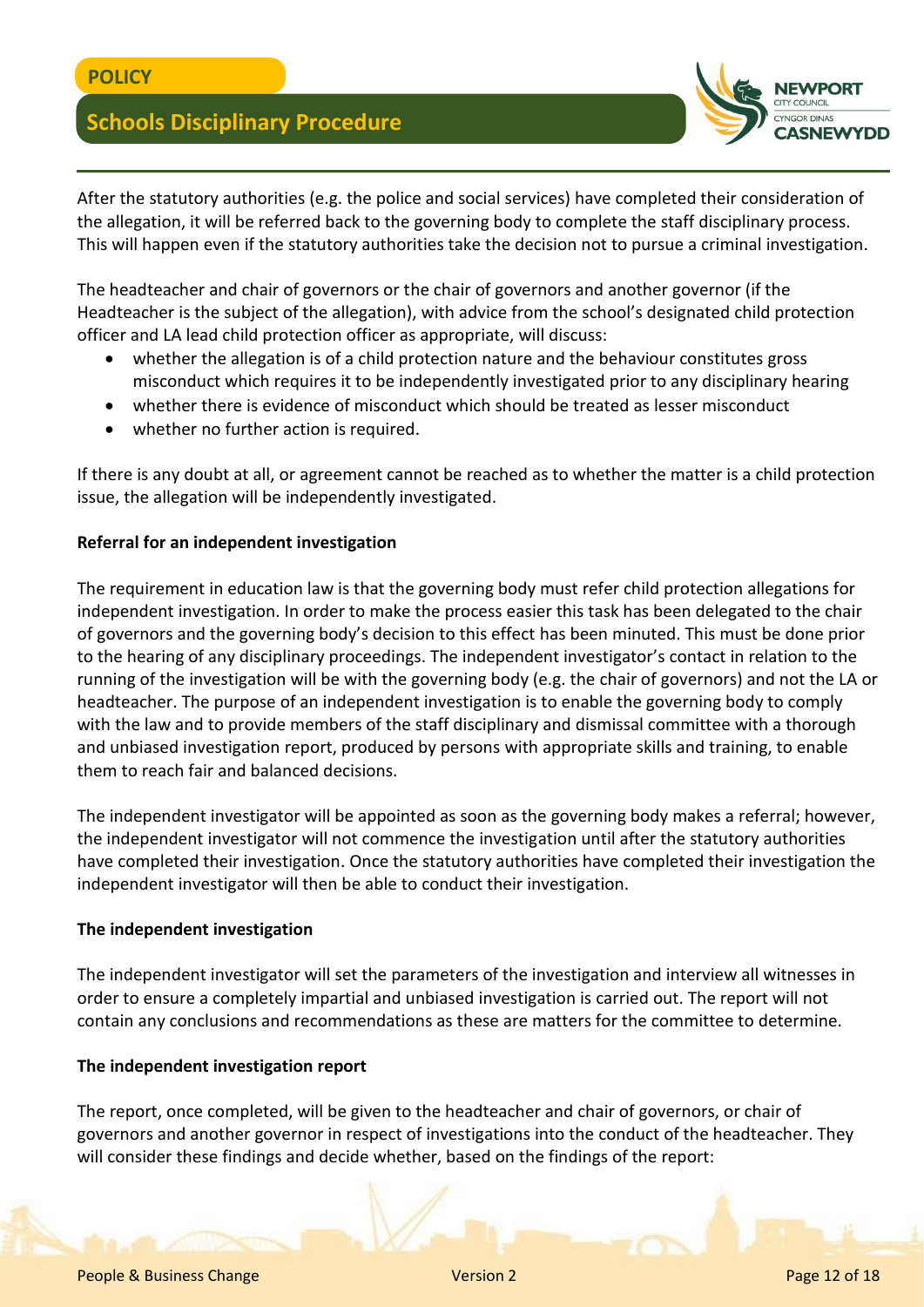

- there is evidence to support a decision that the child protection allegations are well-founded, that they constitute gross misconduct behaviour and that they will require a disciplinary hearing before the staff disciplinary and dismissal committee
- there is evidence to support a decision that the allegation constitutes lesser misconduct behaviour which can be dealt with by the headteacher or chair of governors (if the allegation is against the headteacher)
- there is no evidence to support the child protection allegation and no further action needs to be taken against the member of staff.

If there is any doubt at all, or agreement cannot be reached by the headteacher or the chair of governors, or the chair of governors and another governor in respect of the headteacher, the matter will be referred for a full hearing before the staff disciplinary and dismissal committee.

The member of staff and trade union representative will be informed of the decision as soon as reasonably practicable.

The chair of governors will ensure that all relevant papers, including the full investigation report, are sent to the member of staff and/or their union representative, the person presenting the case against the member of staff, and members of the staff disciplinary and dismissal committee within the timescales set out in this procedure.

No evidence will be removed by any party from the investigation report before it is sent to the governing body staff disciplinary and dismissal committee.

# **Appointment of independent non-governor member on staff disciplinary and dismissal committees and staff disciplinary and dismissal appeals committees dealing with child protection allegations**

As required in law the staff disciplinary and dismissal committee and the staff disciplinary and dismissal appeals committee will have at least two governors plus an independent non-governor with voting rights. The appeal committee will have the same number of governors as the first committee. The governors, including the independent non-governor on the appeal committee will be different from those on the first committee.

## **The disciplinary hearing in respect of all gross misconduct cases**

A disciplinary hearing will be held as soon as it can be arranged by the clerk to the staff disciplinary and dismissal committee even if the member of staff has subsequently resigned or is on sick leave.

The member of staff will be informed in writing with a minimum of 7 calendar days' notice of: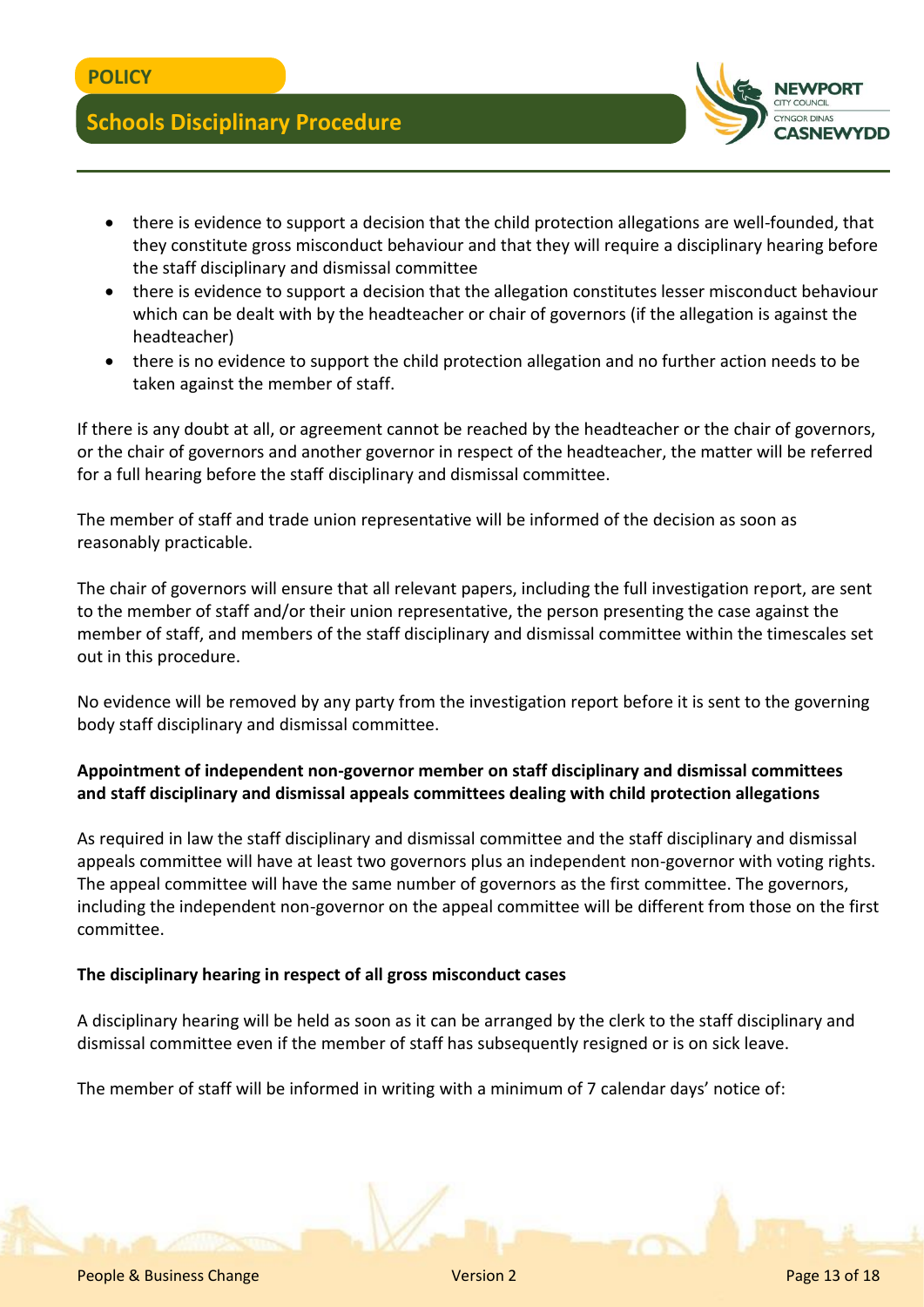

- the date, time and place for the disciplinary hearing, seeking agreement to dates from members of the committee, the member of staff, any witnesses appearing in person and the LA and diocesan authority (if appropriate)
- the purpose of the hearing and the range of possible outcomes
- the right of the member of staff to be accompanied by a representative of the member of staff's trade union or a work colleague
- the membership of the staff disciplinary and dismissal committee and staff disciplinary and dismissal appeals committee
- the name of the person presenting the case against the member of staff
- the full details of the allegation, the evidence to be presented and the names of any witnesses to be called, etc.
- who is to be the adviser to the staff disciplinary and dismissal committee and the staff disciplinary and dismissal appeals committee
- the date by which all relevant documentation should be received by the clerk prior to the hearing.  $\bullet$

The clerk will arrange for the documentation from both parties to be distributed to the member of staff and their representative, including up-to-date procedures, no less than 7 calendar days prior to the hearing.

The staff member will be afforded the right to object to any member of the committee or the investigator on the basis of evidence that calls into question their ability to act impartially in the circumstances of the case.

## **At the hearing**

The hearing will be conducted in a fair manner with all parties having the opportunity to present evidence and call and question witnesses. There will also be an opportunity for the presenting officer and the member of staff and/or their trade union representative to summarise their case. The clerk to the governing body will be present to record the hearing in detail.

Once this part of the hearing is completed there will be an opportunity for the staff disciplinary and dismissal committee to receive advice. Once this is received members of the committee will be left alone with the clerk to discuss the evidence and make their decision. Where possible this will be given verbally at the end of the hearing. If for some reason this is not possible the committee's decision will be given in writing to the member of staff as soon as possible after the hearing. At this point the member of staff will also be informed of their right to appeal within 7 calendar days' of the outcome letter.

## **Decision reached after the hearing has taken place**

Having considered all the evidence and taken into account advice provided, the staff disciplinary and dismissal committee may conclude that:

the allegation is unproven and there is no action to be taken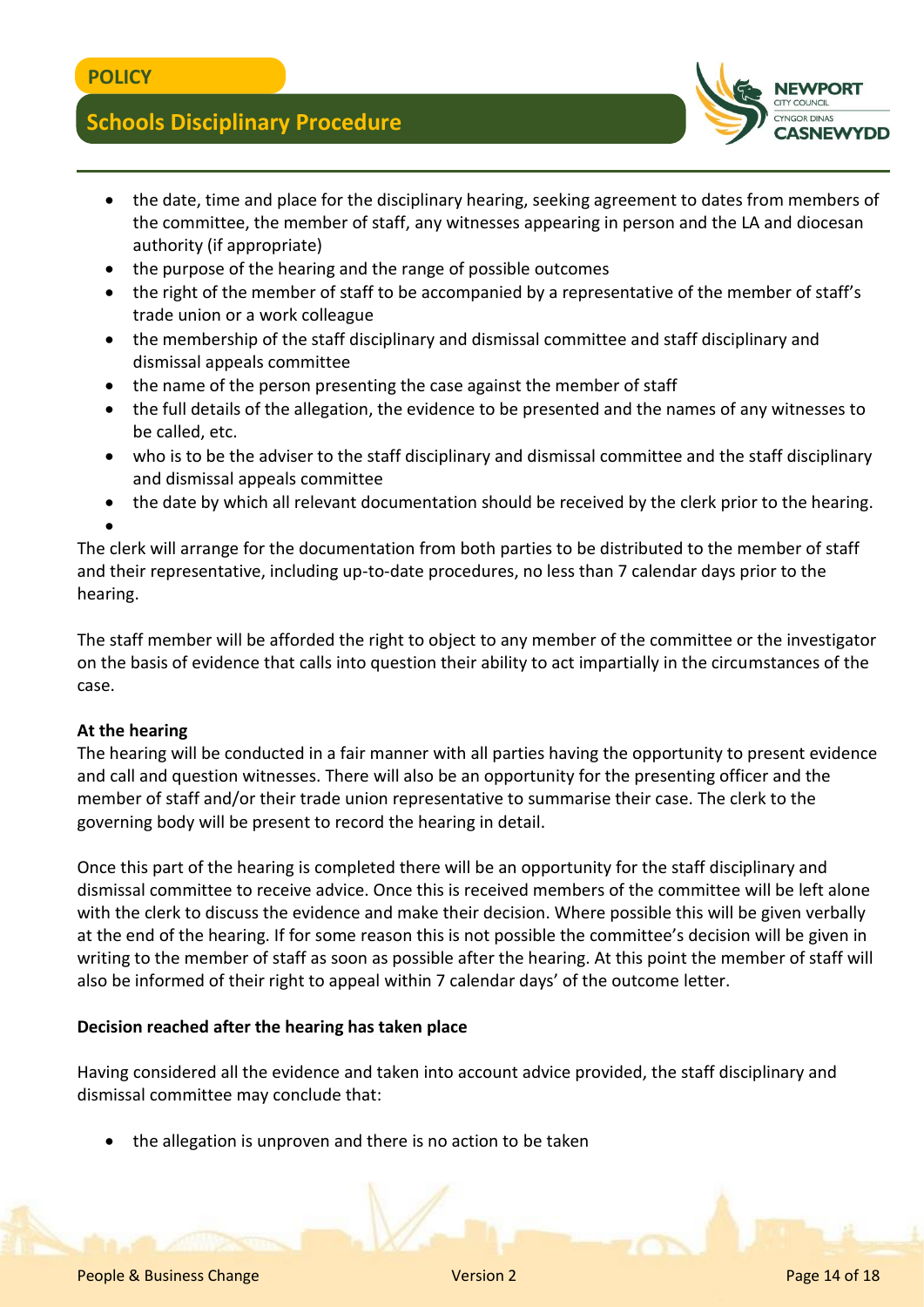

- the alleged behaviour constitutes lesser misconduct and a formal oral, written or final written warning should be issued
- the allegation of gross misconduct is proven, and depending on the severity of the misconduct, an appropriate sanction shall be imposed.

Possible sanctions may be:

- relegation to a lower-graded position (if practical and appropriate) and loss of salary
- specified training and development
- issue of a formal warning (where the alleged behaviour constitutes lesser misconduct)
- dismissal of the member of staff without notice.

Matters that are considered lesser misconduct will be dealt with by means of formal action set out in pages 3 and 4 of this policy.

#### **Disciplinary hearing – appeal**

A member of staff is entitled to appeal against a decision of the staff disciplinary and dismissal committee. The notice of the intention to appeal needs to be lodged with the clerk to the staff disciplinary and dismissal appeals committee within 7 calendar days of the disciplinary hearing outcome letter. The appeal notice will need to include the grounds for the appeal.

The appeal will be heard by the disciplinary and dismissal appeals committee as soon as possible. Appeal hearings will focus on the issues set out in the appeal notification, therefore the appeal process may not always take the form of a complete hearing. However, under certain circumstances, e.g. where new evidence comes to light or the first hearing process was flawed or biased, it may be appropriate to rehear part, if not all, of the case. The member of staff will be given 7 calendar days' notice of the date and time of the appeal hearing.

Agreeable times and dates will be arranged for all parties concerned where possible.

The staff disciplinary and dismissal appeals committee may, after considering all the facts presented to it, including any new evidence, come to one of three conclusions:

- uphold the decision of the staff disciplinary and dismissal committee
- impose a lesser penalty
- conclude that no disciplinary action should be taken against the member of staff.

The staff disciplinary and dismissal appeals committee cannot impose a more severe penalty than that imposed by the headteacher or chair of governors in respect of the headteacher (in lesser misconduct cases) or the staff disciplinary and dismissal committee (in gross misconduct cases).

The decision of the staff disciplinary and dismissal appeals committee will be final and the staff member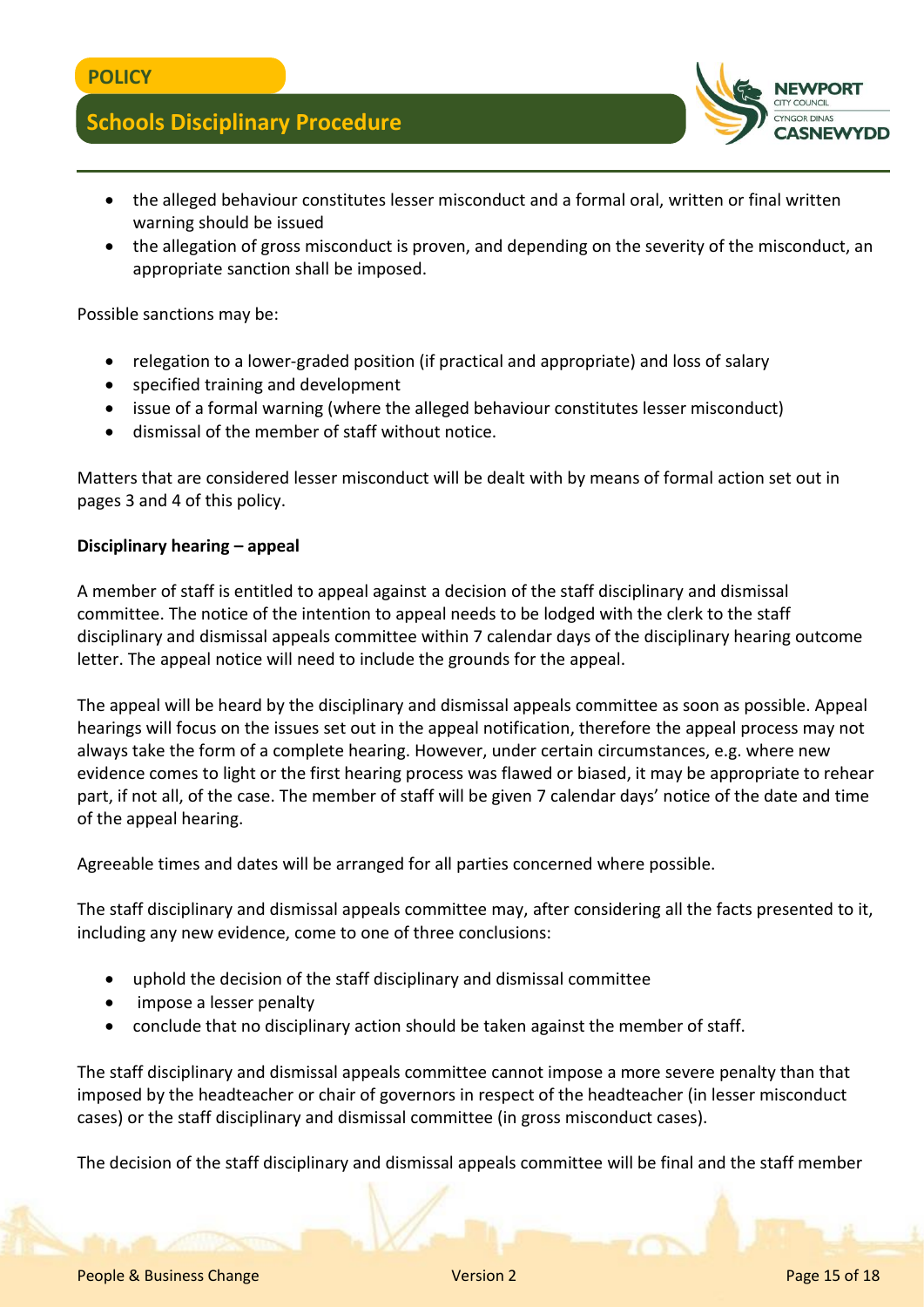

will be informed in writing.

The member of staff will be given a copy of the minutes of the appeal hearing and a copy of the disciplinary and dismissal appeals committee's conclusions.

If, as the result of an appeal, disciplinary action is withdrawn, all details thereof will be expunged from the member of staff's personal file and they will be informed accordingly. The member of staff will be given a copy of the minutes of the appeal hearing and a copy of the disciplinary and dismissal appeals committee's conclusions.

### **Suspension**

Suspension pending disciplinary proceedings will normally only be considered where allegations relate to gross misconduct behaviour and where:

- it appears to be necessary to exclude the member of staff from the school, for the protection of pupils, other staff or property or the orderly conduct of the school
- the continued presence at work of the member of staff would be an obstacle to proper investigation of the allegations made against that member of staff.

Suspension is a serious step and will not be used in a punitive way. Suspension will be on full pay and without loss of emoluments. The continued effect of the suspension will be kept under review and the outcome of the review reported to the member of staff and the governing body.

The decision to suspend can be taken by the headteacher or the chair of governors but only the governing body can end a suspension. However the governing body has delegated the task of ending a suspension to the chair of governors or the chair of the staff disciplinary and dismissal committee.

The decision to suspend will be discussed with the headteacher, chair of governors (or vice chair if the chair is not available) in consultation with the chief education officer of the maintaining LA and, where applicable, the diocesan authority, prior to implementing any suspension or redeployment. Written notice will be given to all relevant parties following a decision to suspend.

If the staff member is absent due to sickness, the staff disciplinary and dismissal committee will usually postpone the hearing. However, where the staff member may be absent for an indeterminate period, the staff disciplinary and dismissal committee may decide to hold the hearing provided that it has informed the member of staff and their representative and has offered the member of staff the opportunity to send a representative or submit written evidence to present their case. The representative will have the same opportunity as the staff member to present evidence, call witnesses and sum up the staff member's case.

### **Summary**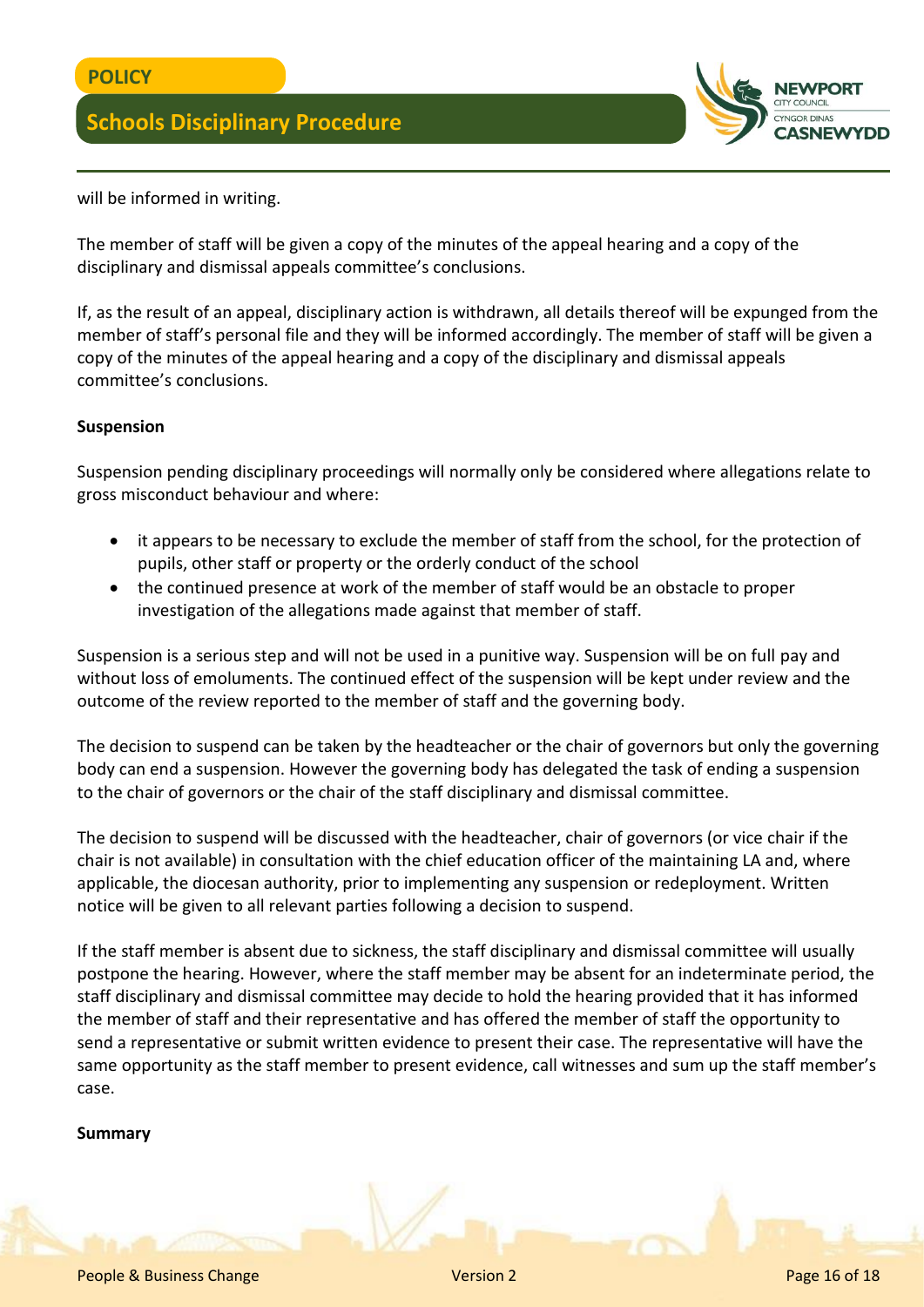

In adopting this procedure the governing body has taken due regard of advice and guidance from the LA and the Disciplinary and dismissal procedures for school staff Welsh Government circular no: 002/2013 (2013). It has also consulted the local trade union representatives.

The governing body will also consult further before any amendments are made to this disciplinary procedure.

Further detailed guidance on the stages of this policy can be found in the revised Disciplinary and dismissal procedures for school staff Welsh Government circular no: 002/2013

### [Welsh Government circular no: 002/2013](https://gov.wales/education-skills)

**Suggested template letters to be used in conjunction with enacting this procedure.**

[Invitation to Investigatory Interview](file:///C:/Users/cercas/Documents/HR-Invitation-to-Investigatory-Interview.docx) [Invitation to Disciplinary Hearing](file:///C:/Users/cercas/Documents/Invitation%20to%20SDD%20disciplinary%20hearing.docx) [Invitation to Disciplinary Appeal Hearing](file:///C:/Users/cercas/Documents/HR-Invitation-to-Disciplinary-Appeal-Hearing.docx) [Invitation to rearranged Disciplinary Hearing](file:///C:/Users/cercas/Documents/HR-Invitation-to-Rearranged-Disciplinary-Hearing.docx) [Invitation to rearranged Disciplinary Appeal Hearing](file:///C:/Users/cercas/Documents/HR-Invitation-to-Rearranged-Disciplinary-Appeal-Hearing.docx) [Outcome of Investigation -](file:///C:/Users/cercas/Documents/HR-Outcome-of-Disciplinary-Investigation-No-Further-Action.docx) No or Informal Action [Outcome of Disciplinary Hearing -](file:///C:/Users/cercas/Documents/HR-Outcome-of-Disciplinary-Hearing-No-Further-Action.docx) No or informal Action [Outcome of Disciplinary Hearing -](file:///C:/Users/cercas/Documents/Outcome%20of%20Disciplinary%20Hearing%20First%20Written%20Warning.docx) Oral, First, Written Warning [Outcome of Disciplinary Hearing -](file:///C:/Users/cercas/Documents/Outcome%20of%20SDD%20disciplinary%20-%20Dismissal.docx) Dismissal [Outcome of Disciplinary Appeal Hearing](file:///C:/Users/cercas/Documents/HR-Outcome-of-Disciplinary-Appeal-Hearing.docx) [Restriction of Duties](file:///C:/Users/cercas/Documents/HR-Restriction-of-Duties-or-Redeployment%20(1).docx) [Suspension of Duties](file:///C:/Users/cercas/Documents/HR-Suspension-of-Duties.docx)

### **Supplementary Guidance**

[Template for investigatory interview](file:///C:/Users/cercas/Documents/Investigatory%20Interview%20Template.pdf) [Framework for investigatory report](file:///C:/Users/cercas/Documents/Framework%20for%20meeting%20re%20Restriction%20-%20Re-deployment%20or%20Suspension%20of%20Duties.pdf) [Disciplinary Hearing & Appeal Process Table](file:///C:/Users/cercas/Documents/Disciplinary%20Hearing%20and%20Appeal%20Hearing%20Process%20Table.pdf)

| <b>Created By:</b>      | <b>Human Resources</b> |  |
|-------------------------|------------------------|--|
| <b>Date Created:</b>    |                        |  |
| <b>Reviewed By:</b>     | Cerys Caswell          |  |
| <b>Date Reviewed:</b>   | 01/05/2020             |  |
| <b>Current Version:</b> | V <sub>2</sub>         |  |